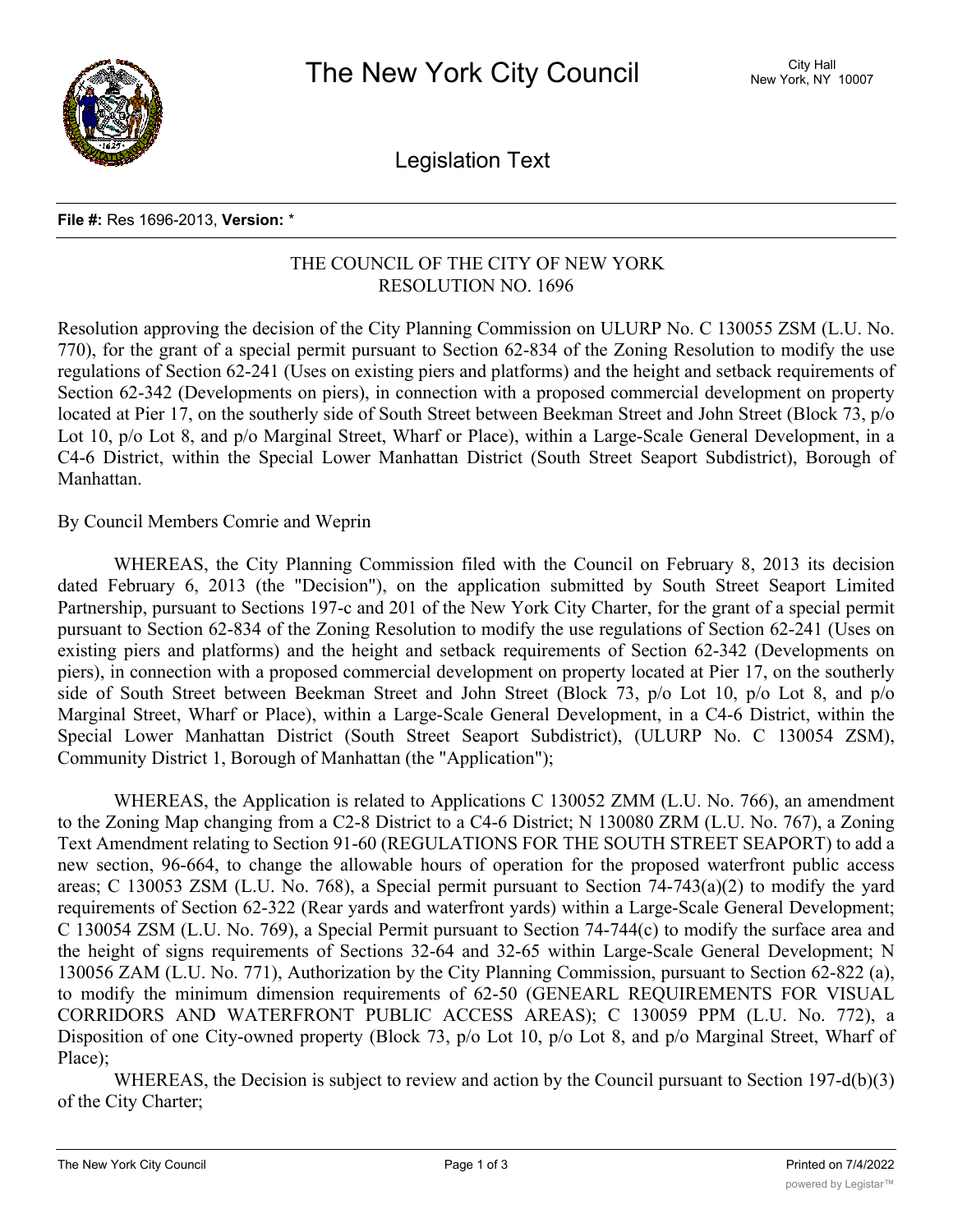WHEREAS, the City Planning Commission has made the findings required pursuant to Section 62-834 of the Zoning Resolution of the City of New York;

WHEREAS, upon due notice, the Council held a public hearing on the Decision and Application on March 14, 2013;

WHEREAS, the Council has considered the land use implications and other policy issues relating to the Decision and Application; and

WHEREAS, the Council has considered the relevant environmental issues, the negative declaration (CEQR No. 12DME007M) issued on August 28, 2012 (the "Negative Declaration") and the CEQR Technical Memorandum dated March 19, 2013 (the "Technical Memorandum");

## RESOLVED:

The Council finds that the action described herein will have no significant impact on the environment as set forth in the Negative Declaration and the Technical Memorandum.

Pursuant to Sections 197-d and 200 of the City Charter and on the basis of the Decision and Application, and based on the environmental determination and consideration described in this report, C 130055 ZSM and the Technical Memorandum, incorporated by reference herein, the Council approves the Decision, subject to the following conditions:

1. The property that is the subject of this application (C 130055 ZSM) shall be developed in size and arrangement substantially in accordance with the dimensions, specifications and zoning computations indicated on the following approved plans prepared by SHoP Architects, filed with this application and incorporated in this resolution:

| Drawing Nos. | Title                                                           | <b>Last Revised Date</b> |
|--------------|-----------------------------------------------------------------|--------------------------|
| $Z-101$      | <b>Zoning Calculations</b>                                      | 02/05/2013               |
| $Z-102$      | Seaward and Upland Area Diagram                                 | 08/29/2012               |
| $Z-103$      | Platform and Pier Diagram                                       | 09/04/2012               |
| $Z-104A$     | Site Plan - Option A                                            | 02/05/2013               |
| $Z-104B$     | Site Plan - Option B                                            | 02/05/2013               |
| $Z-105A$     | Height and Setback Compliance Sections - Option 02/05/2013<br>A |                          |
| $Z-105B$     | Height and Setback Compliance Sections - Option 02/05/2013<br>B |                          |
| $Z-106A$     | Height and Setback Compliance Sections - Option 02/05/2013<br>A |                          |
| $Z-106B$     | Height and Setback Compliance Sections - Option 02/05/2013<br>B |                          |
| $Z-107$      | Width of Building - North/South - Option A&B                    | 09/04/2012               |
| $Z-108$      | Length of Building - East/West - Option A&B                     | 02/05/2012               |

2. Such development shall conform to all applicable provisions of the Zoning Resolution, except for the

modifications specifically granted in this resolution and shown on the plans listed above which have